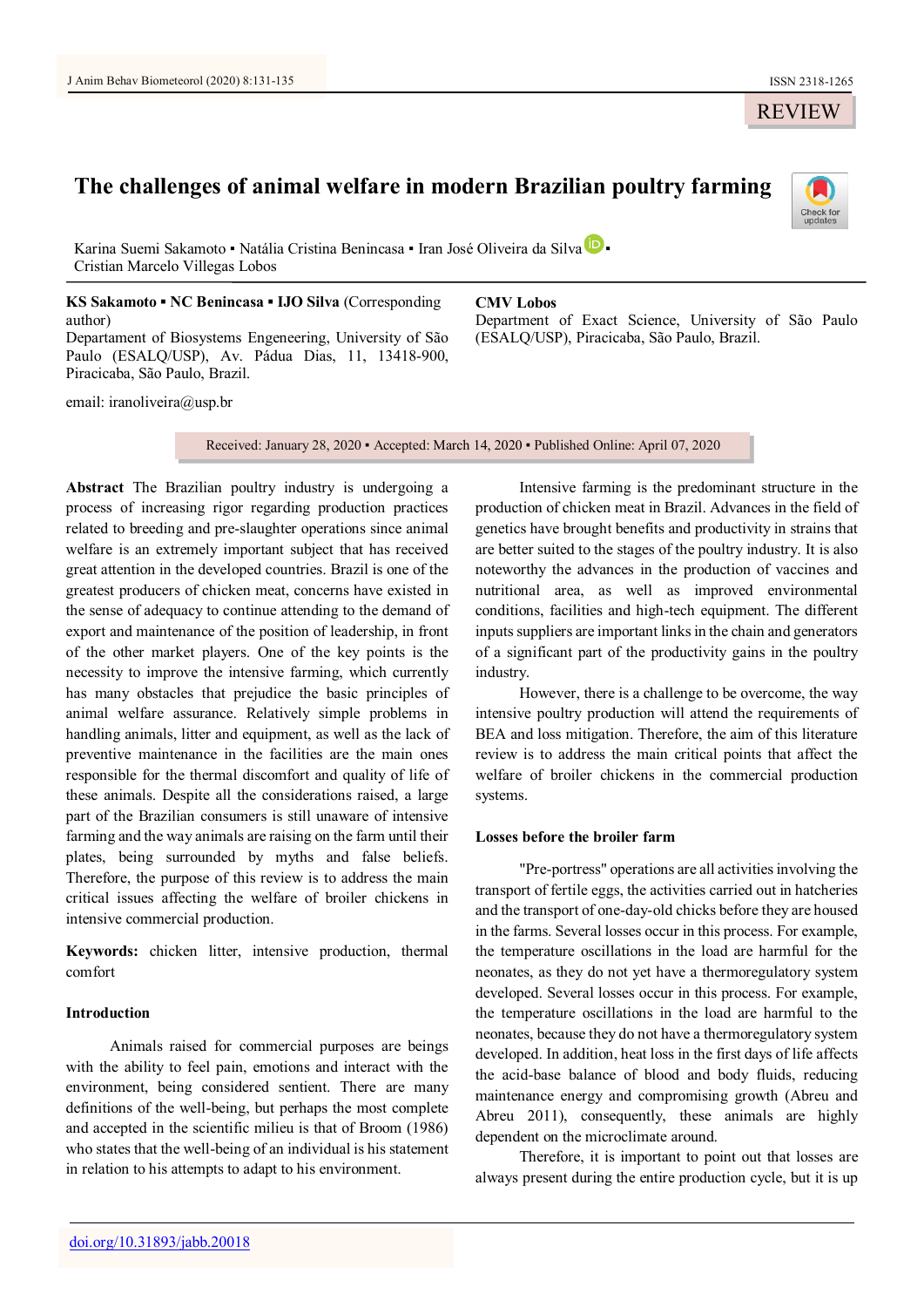to each integrator to closely review the operations performed in its integrated companies, to reduce them to the maximum extent.

#### **Losses at the broiler farm**

The term "inside the portress" refers to activities during raising the broilers on the farm, until the birds reach approximately 42 days old and are catching for slaughter. This topic will address the losses during the production of broilers on the farm and the factors related to them.

# *Main injuries during raising of broiler chickens*

Contact dermatitis, breast blister and scratches are the main carcass lesions in broiler chickens, which are caused by improper handling during the farm period. Such lesions are positively related and can occur simultaneously, being associated mainly with litter quality (Saraiva et al 2016), so it is influenced by a complex interaction of several factors that involve the production system, genetics, stocking density, zootechnical index, flock health, nutrition and farm management (Menzies et al 1998; Nagaraj et al 2007).

Nutrition is important in the development of dermatitis since influencing the consistency of the feces and, consequently, the quality of the litter is related to the improvement of the quality and resistance of the skin (Shepherd and Fairchild 2010). In the study by De Jong et al (2015), reported a lower incidence of pododermatitis and hock burn injury in diets with low energy compared to high energy diets.

The weight of the birds may also influence the development of these lesions since lighter birds do not tend to present hock burns, whereas birds with moderate weight have mild injuries and pododermatitis, and heavier birds may present severe hock burn and breast injuries (Saraiva et al 2016).

The incidence of scratches may be affected by stocking density, the distance between feeders and drinkers, levels of bird activity, feed shortage, farm management, genetic of the birds, transportation, and crate density (Proudfoot 1973; Bilgili 1990; Frankenhuis et al 1991; Broom and Reefmann 2005).

The scratches may have a negative correlation with contact dermatitis, since birds with severe dermatitis in the legs have a lower locomotion ability (Kristensen et al 2006), being less active and lie down longer, being more susceptible to develop breast blister and less capable to scale or inflict scratches on other birds (Allain et al 2009).

#### *The broiler litter*

Many elements are involved in litter quality directly or influence flock health or behavior, such as temperature and relative humidity of the air indoor and outdoor, production

system, season, genetic of the bird, house lighting, drinking system, litter management (material, depth and reuse of the litter), periods between flocks and nutrition (Bilgili et al 2009; Shepherd and Fairchild 2010; De Jong et al 2015).

Diseases that lead to diarrhea are potential contributors to worsening litter quality, such as intestinal coccidiosis caused by *Eimeria maxima*, *Eimeria acervulina* and *Eimeria necatrix* (Dunlop 2015).

The litter reuse should be carefully thought out, as the accumulation of waste and the lack of adequate management leads to the generation of gases from the microbial decomposition. Ammonia is a colorless gas and mucosal irritant that can injure the respiratory tract of birds. In addition, it predisposes to diseases and increases the risk of infections secondary to vaccinations.

High litter moisture is a multifactorial problem in poultry production (Van Der Hoeven-Hangoor et al 2014) affecting bird welfare, flock health, food security and productive efficiency (Dunlop 2015) defined as wet when it presents more than 25% moisture (Collett 2012).

De Jong et al (2014) observed that very wet litters result not only in a greater number and severity of pododermatitis but also greater severity in hock burns, breast irritation, and dirtier plumage. These same authors found a higher incidence of scratches in groups of broilers raised in litters with low moisture. The justification presented for this observation is that broilers raised in litters with high moisture have greater problems of locomotion, preferring to rest and reducing their activity, as it was also justified by Vestergaard and Sanotra (1999), while the other broilers have more interaction, which leads to an increase in the number of scratches mainly on the thighs.

Although some authors claim that the quality of litter is the most important factor in pododermatitis generation, Kjaer et al (2006) suggest that pododermatitis has a relatively high heritability, and this problem should be included in genetic selection programs. According to Dawkins and Layton (2012), the association between management practices and genetics is an important tool to improve conditions related to the welfare of livestock animals, which according to Federici et al (2016) means that the resolution of welfare problems such as the incidence of injuries - can go beyond the actions performed by poultry companies through management practices.

It was noted that the litter quality worsens with the increase of the birds' weight; and pododermatitis lesions and walking ability get more severity, due to the increased pressure and the contact surface of the cushions with the litter (Costa et al 2014). Because fast-growing broiler tend to remain seated from the third week of age onwards, with the hock and breast in contact with the litter, increasing the incidence of dermatitis in these regions, which can cause pain and prevent access to the feeder and drinker, leading to lower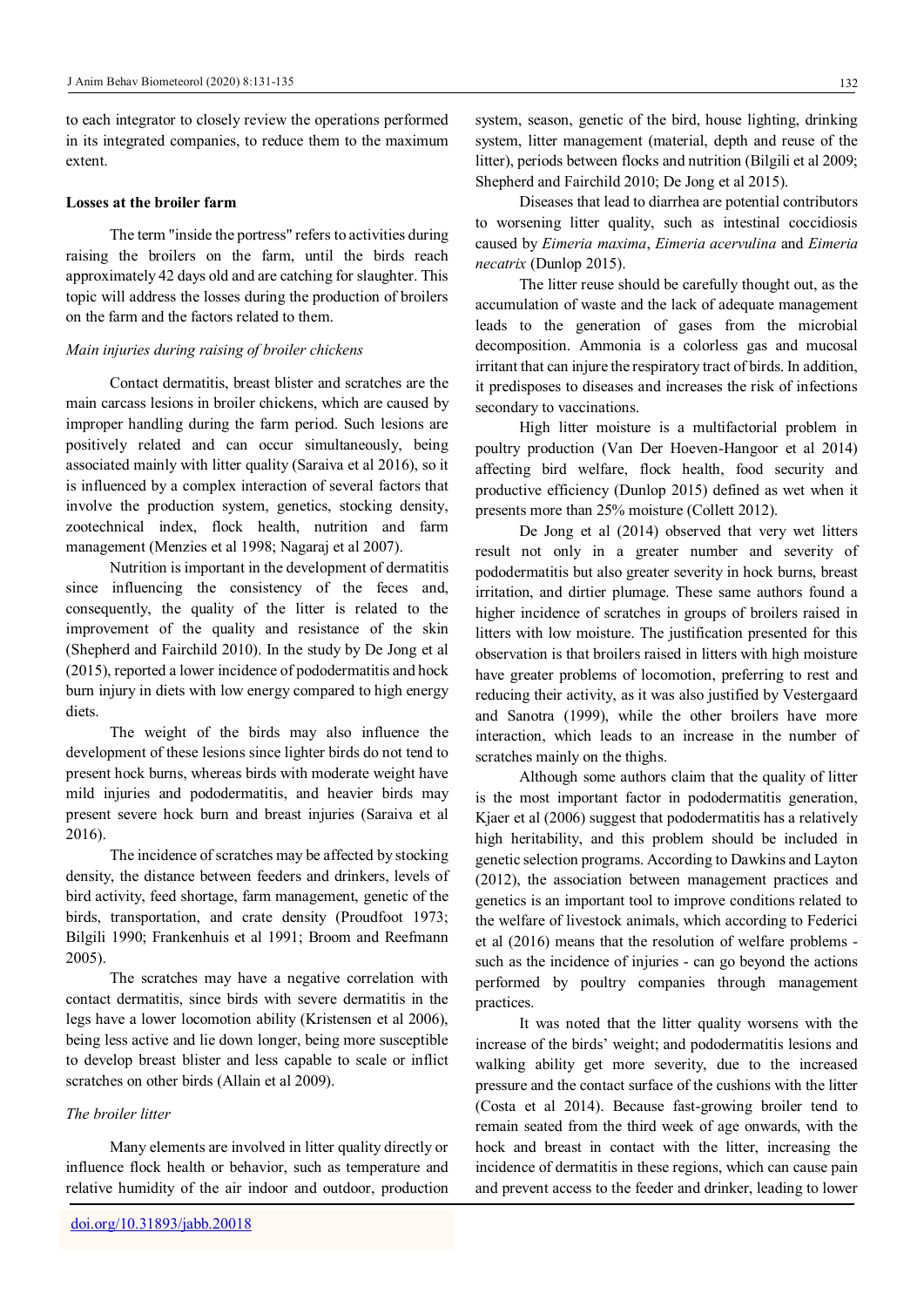body weight gain and bird performance (Allain et al 2009; Alvino et al 2009).

For these reasons, it is considered a challenge to keep the litter dry until the end of the production cycle. Because the birds grow and reach the slaughter weight, and the moisture and nutrients in the litter increase too. Thus, it is necessary a balance between the replacement of the litter, the cost of this exchange, and the availability of alternative substrates, in times of scarcity or difficult access (Bilgili et al 2009).

## *Stocking density*

Stocking density is a critical factor in the poultry industry. It influences the economic return of broiler production since higher revenues can be obtained by placing more birds per square meter, and the costs of workers' wages, farm maintenance and inputs are diluted (Estevez 2007; Tsioris et al 2015) to the detriment of bird health and welfare. However, bird genetics, farm management, and environmental conditions should be considered to allow a BEA condition and good carcass quality (Moreira et al 2001).

In the literature, there are several international laws and protocols that recommend maximum stocking densities of 30 kg/m² to 42.5 kg/m² (EC 2007; Welfare Quality 2010; Switzerland 2011; New Zealand 2012).

The stocking density affects litter quality, carcass quality, and broiler performance. It generates increased the litter moisture and affects the severity of locomotor problems. In addition, they have a significant linear effect on the generation of dermatitis, lesions, and injuries, such as bruising and scratching due to agglomeration of birds (Mendes et al 2010). It reduces carcass performance and yield because of lower feed and water intake which leads to lower body weight gain and higher incidence of injury. It results in rejection of these parts in the slaughterhouse (De Jong et al 2014).

The amount and severity of the scratches seem to be affected according to the stocking density of the broilers. Garcia et al (2002), for example, found average values of 15.8, 20.0 and 25.6% of scratches in broilers reared at densities of 10, 13 and 16 birds/m², respectively.

The stocking density may have a positive correlation with the incidence of breast burn and scratches. Because a higher stocking density is related to a lower degree of warping which results in greater exposure of the abdominal skin and contributes to the development of callus and scratches. The birds walk less and spend more time lying on the litter, then it leads to the development of callus. Because of the smaller area, birds are prone to climb, disturb and scratch other birds to access the feeders and drinkers (Harris et al 1978; Allain et al 2009).

There are problems related to high stocking densities and thermal discomfort during broiler raising. According to Bessei (2006), heat transfer from the surface of the litter to the

airspace is inhibited when the area is covered by many birds. But it should be considered that the level of litter compaction is also an impediment to the heat exchange between the litter and the air, because it impairs convection and evaporation, and it can contribute to the thermal stress in the broilers. Higher stocking densities are associated with higher environmental temperatures. It may affect the BEA, especially, when the farm has an inadequate environmental control and it is unable to provide thermal comfort for the birds which it may favor the incidence of scratches on them (Pilleco et al 2011).

# *Design of farm facilities and thermal comfort*

The design of poultry house is related to the climatic conditions exposed to broilers during the growth period. However, it is necessary to study the relationship of the birds with the environment. It should be integrated with animal behavior, birds' physiology, basic concepts of the environment and production systems (Abreu and Abreu 2011).

Thermal comfort is an issue of extreme importance as it is related to the welfare and performance of birds. Although broilers are capable of regulating body temperature, approximately 80% of the energy obtained from the feed is used to maintain homeothermy and the remaining of the energy is used for other activities (Abreu and Abreu 2011).

Broilers need to be reared in facilities that provide thermal-neutral zones and attend health and nutritional requirements to guarantee welfare and performance of broilers (Baêta and Souza 1997). It is a result of their physiological peculiarity, which eliminates up to 70% of the sensible heat by radiation, conduction, and convection - It is influenced by the environmental temperature - while latent (or insensible) heat loss occurs by evaporation through the skin and respiratory system - where the relative humidity of the air assumes great importance (Abreu and Abreu, 2011).

It has been proven that poultry houses with high temperatures ranging from 26.7  $\degree$ C to 36 $\pm$ 1.0  $\degree$ C may affect the health of broiler chickens, as it was shown by Olanrewaju et al (2010) and Quinteiro-Filho et al (2010).

In general, thermal stress induces activation of the hypothalamic-pituitary-adrenal axis, and it is responsible for the negative (catabolic) effects usually observed in the performance and immune function of broilers. According to Rao et al (2013), the relative weight of the lymphoid organs and their morphology are often used to estimate the immunity of broiler chickens to adverse situations.

One of the indicative of thermal stress, or thermal comfort assessment, is the measurement of the specific enthalpy of air expressed as the amount of thermal energy (heat) in kJ contained in 1 kg of dry air. This index is used to quantify and classify the thermal discomfort of broilers, which they may have their physiological responses and performance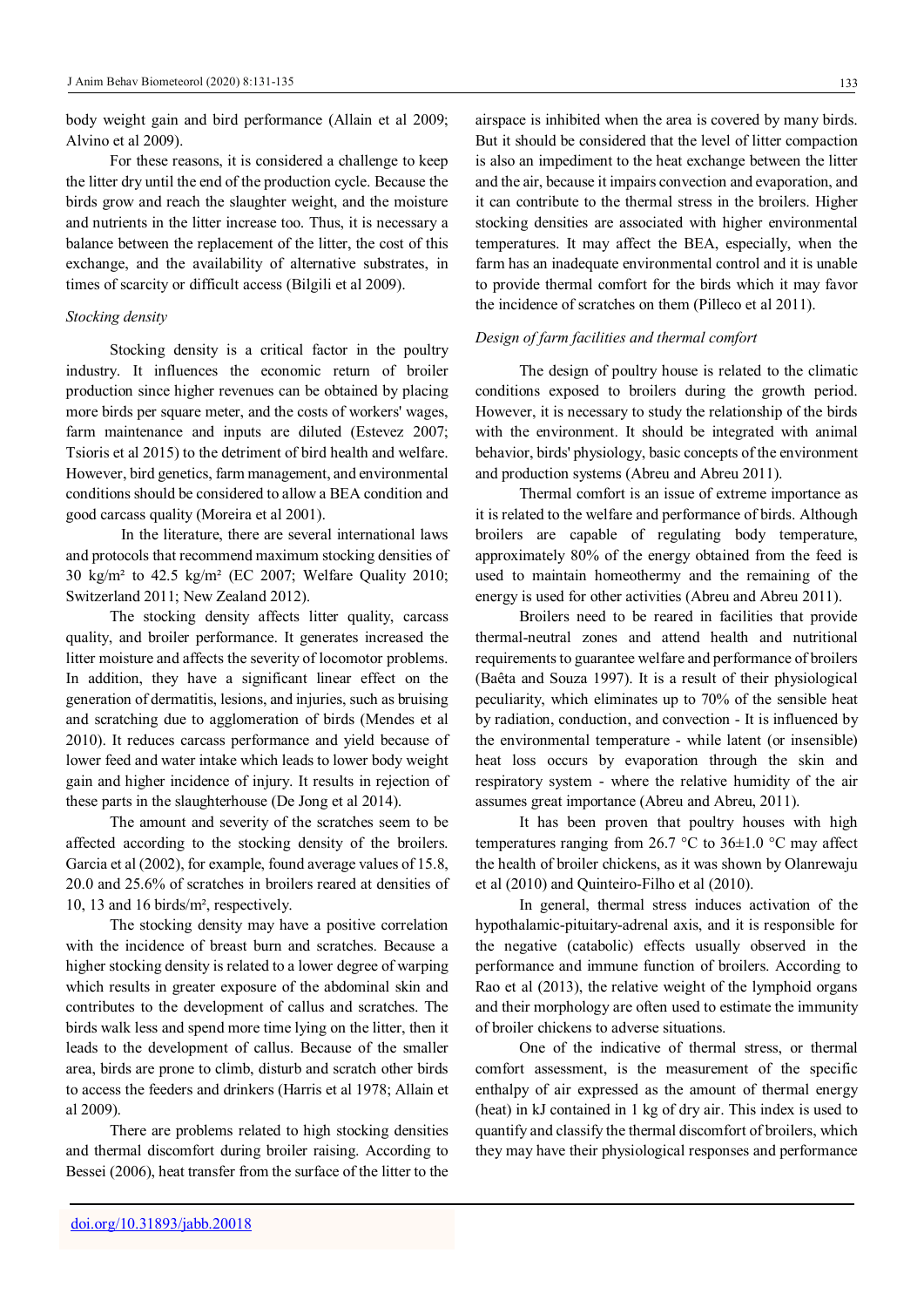affected, as described by Rodrigues et al (2010) and Damasceno et al (2010).

In situations where the amount of heat from outside air exceeds  $67.0 \text{ kJ/kg}^{-1}$  of dry air, the Scientific Committee on Animal Health and Animal Welfare of the European Union (Scahaw 2000) recommends that additional measures should be taken in the facilities. In general, it is proposed to increase the rate of ventilation, reduction of feed supply, cooling drinking water and nebulization until the relative air humidity does not exceed 80% within the aviary.

Broilers are greatly affected by environmental thermal conditions. Therefore, it is fundamental to integrate the farm management with this specific knowledge to promote improvement in the quality of life. Moura (2001) expressed that animals can present high prostration and mortality rates depending on the magnitude and duration of thermal stress, which it is contradictory to the aims of the producer and the poultry industry.

#### **Final Considerations**

The challenges of BEA in the poultry industry currently are diverse, among them the productivity losses are related to the zootechnical indexes, carcass lesions, mortality rate and meat quality defects. Besides the economic relevance, they can serve as indicators of broilers welfare and health, as well as it indicates how the birds were raised. Then they can trace the origin of problems production and minimize the economic losses.

BEA is multifactorial, so several aspects of broilers production are interrelated and related. It represents the complexity and importance of this subject in modern poultry farming, and the necessity for more complete studies involving the various stages of broiler production.

#### **Conflict of Interest**

The authord declare no conflict of interest.

## **References**

Abreu VMN, Abreu PG (2011) Os desafios da ambiência sobre os sistemas de aves no Brasil. Revista Brasileira de Zootecnia 40:1-14.

Allain V, [Mirabito](https://www.ncbi.nlm.nih.gov/pubmed/?term=Mirabito%20L%5BAuthor%5D&cauthor=true&cauthor_uid=19735009) L, [Arnould](https://www.ncbi.nlm.nih.gov/pubmed/?term=Arnould%20C%5BAuthor%5D&cauthor=true&cauthor_uid=19735009) C[, Colas](https://www.ncbi.nlm.nih.gov/pubmed/?term=Colas%20M%5BAuthor%5D&cauthor=true&cauthor_uid=19735009) M, [Bouquin Le](https://www.ncbi.nlm.nih.gov/pubmed/?term=Le%20Bouquin%20S%5BAuthor%5D&cauthor=true&cauthor_uid=19735009) S[, Lupo](https://www.ncbi.nlm.nih.gov/pubmed/?term=Lupo%20C%5BAuthor%5D&cauthor=true&cauthor_uid=19735009) C, [Michel](https://www.ncbi.nlm.nih.gov/pubmed/?term=Michel%20V%5BAuthor%5D&cauthor=true&cauthor_uid=19735009) V (2009) Skin lesions in broiler chickens measured at the slaughterhouse: relationships between lesions and between their prevalence and rearing factors. British Poultry Science 50:407-417.

Alvino GM, Archer GS, Mench JA (2009) Behavioural time budgets of broiler chickens reared in varying light intensities. Applied Animal Behaviour Science 118:54-61.

Baêta FC, Souza CF (1997) Ambiência em edificações rurais: conforto animal. Editora UFV, Viçosa.

Bessei W (2006) Welfare of broilers: a review. World's Poultry Science Journal 62:455-466.

Bilgili SF (1990) Broiler quality: grades are posted. Broiler Industry 53:32-40.

589.

Broom DM (1986) Indicators of poor welfare. British Veterinary Journal 142:524-526.

Broom DM, Reefmann N (2005) Chicken welfare as indicated by lesions on carcases in supermarkets. British Poultry Science 46:407- 414.

Collett SR (2012) Nutrition and wet litter problems in poultry. Animal Feed Science and Technology 173:65-75.

Costa MJ, Grimes JL, Oviedo-Rondón EO, Barasch I; Evans C, Dalmagro M, Nixon J (2014) Footpad dermatitis severity on turkey flocks and correlations with locomotion, litter conditions and body weight at Market age. Journal of Applied Poultry Research 23:1-12.

Damasceno FA, Yanagi Jr T, Lima RR, Gomes RCC, Moraes SRP (2010) Avaliação do bem-estar de frangos de corte em dois galpões comerciais climatizados. Ciência e Agrotecnologia 43:1031-1038.

Dawkins MS, Layton R (2012) Breeding for better welfare: genetic goals for broiler chickens and their parents. Animal Welfare 21:147- 155.

De Jong IC, Gunnink H, Harn JV (2014) Wet litter not only induces footpad dermatitis but also reduces overall welfare, technical performance, and carcass yield in broiler chickens. Journal of Applied Poultry Research 23:51-58.

De Jong IC, Lourens A, Van Harn J (2015) Effect of hatch location and diet density on footpad dermatitis and growth performance in broiler chickens. The Journal of Applied Poultry Research 24:105- 114.

Dunlop MW (2015) The multidimensional causal factors of 'wet litter' in chicken-meat production. Journal of environmental management 562:766-776.

European Commission (2007) Directive 2007/43/EC of 28 June 2007. Accessed on: December 28, 2016.

Estevez I (2007) Density Allowances for Broilers: Where to Set the Limits? Poultry Science 86:1365-1272.

Federici JF, Vanderhasselt R, Sans ECO, Tuyttens FAM, Souza APO, Molento CFM (2016) Assessment of Broiler Chicken Welfare in Southern Brazil. Revista Brasileira de Ciência Avícola 18:133- 140.

Frankenhuis MT, Vertommen MH, Hemminga H (1991) Influence of claw clipping, stocking density and feeding space on the incidence of scabby hips in broilers. Broiler Industry 32:227-230.

Garcia RG, Mendes AA, Garcia EA, Nääs IA, Moreira J, Almeida ICL, Takita TS (2002) Efeito da densidade de criação e do sexo sobre o empenamento, incidência de lesões na carcaça e qualidade da carne de peito de frangos de corte. Revista Brasileira de Ciência Avícola  $4:1-9$ .

Harris GC, Musbah Jr M, Beasley JN, Nelson GS (1978) The development of dermatitis (scabby-hip) on the hip and thigh of broiler chickens. Avian diseases 22:122-130.

Kjaer JB, Su GU, Nielsen BL, Sorensen P (2006) Footpad dermatitis and hock burn in broiler chickens and degree of inheritance. Poultry Science 85:1342-1348.

Kristensen HH, Perry GC, Prescott NB, Ladewig P, Ersbøll AK, Wathes CM (2006) Leg health and performance of broiler chickens